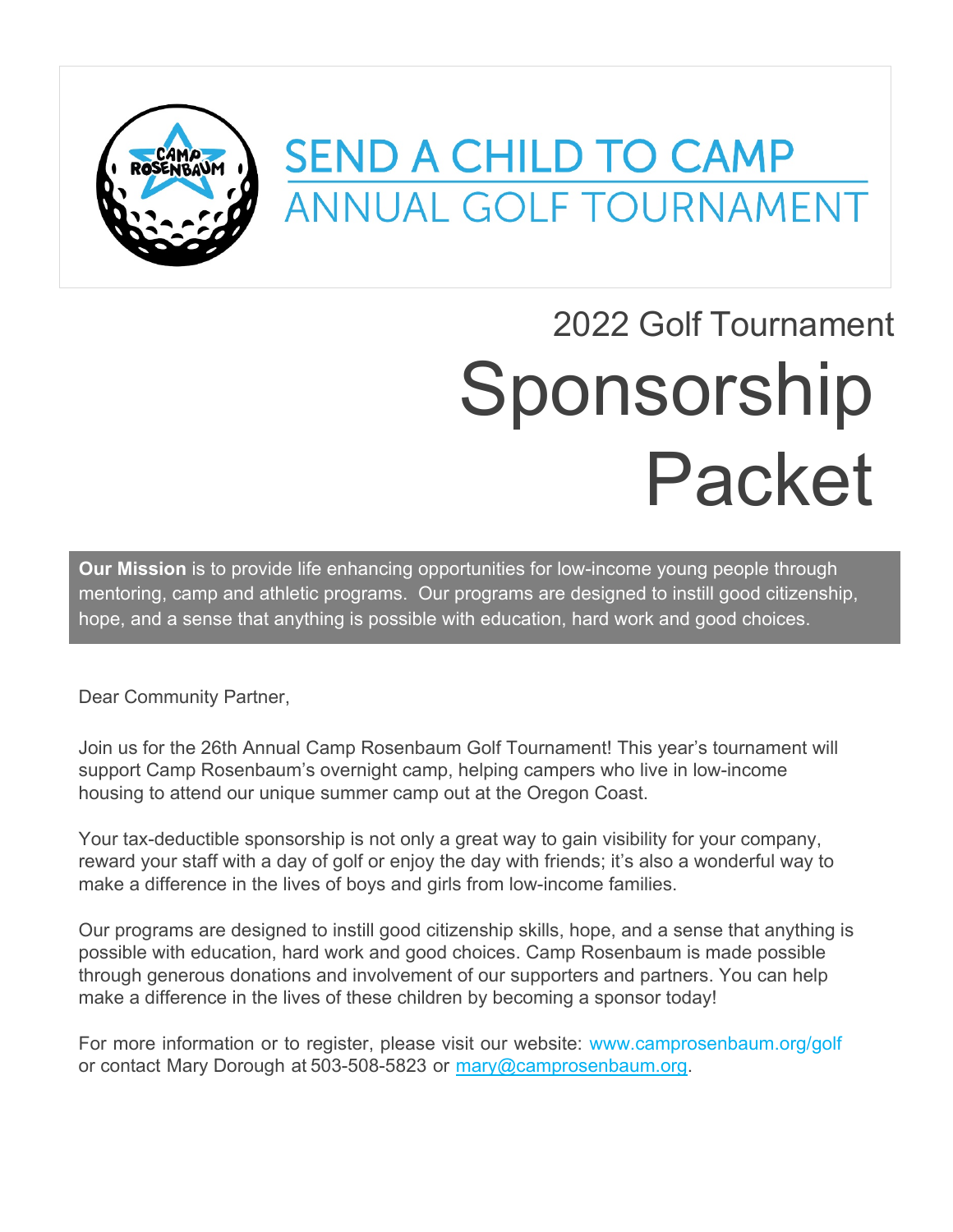## 2022 Golf Tournament Sponsorship Packet

## **Sponsorship Levels**

Join us for the 26th year of our Camp Rosenbaum Golf Tournament! Proceeds from the event directly benefit programs that make summer camp activities possible for lowincome children. We need your help to make a difference in the lives of young people in our community!



### **2022 Golf Tournament • Saturday, August 13th, 2022**

Glendoveer Golf & Tennis • 14015 Northeast Glisan Street, Portland 8:30am Shotgun Start!

#### \$2,500 – Presenting Sponsor (Exclusive: 1 available)

- Two 4-person team w/ two golf carts per team
- Printed logo on the winner's trophy
- Printed logo presence at the registration table and information in players' giveaway bags
- Sponsor recognition on Camp Rosenbaum's social media accounts
- Opportunity to provide a game at registration area with promotional signs and prizes

#### \$1,500 – Logo Ball Sponsor (Exclusive: 1 available)

- One 4-person team w/ two golf carts per team
- Printed logo on players' sleeve of giveaway balls
- Printed logo presence at the registration table and information in players' giveaway bags
- Sponsor recognition on Camp Rosenbaum's social media accounts

#### \$750 – Par 5 Hole Sponsor

- One 4-person team w/ two golf carts
- Printed logo sign at a hole of their choice and option for information table
- Printed logo presence at the registration table and information in players' giveaway bags
- Sponsor recognition on Camp Rosenbaum's social media accounts

#### \$550 – Par 4 Hole Sponsor

- One 4-person team w/ two golf carts
- Printed logo sign at a hole of their choice
- Printed logo presence at the registration table and information in players' giveaway bags \$250 – Par 3 Hole Sponsor
- Printed logo sign at a hole of their choice
- Printed information in players giveaway bags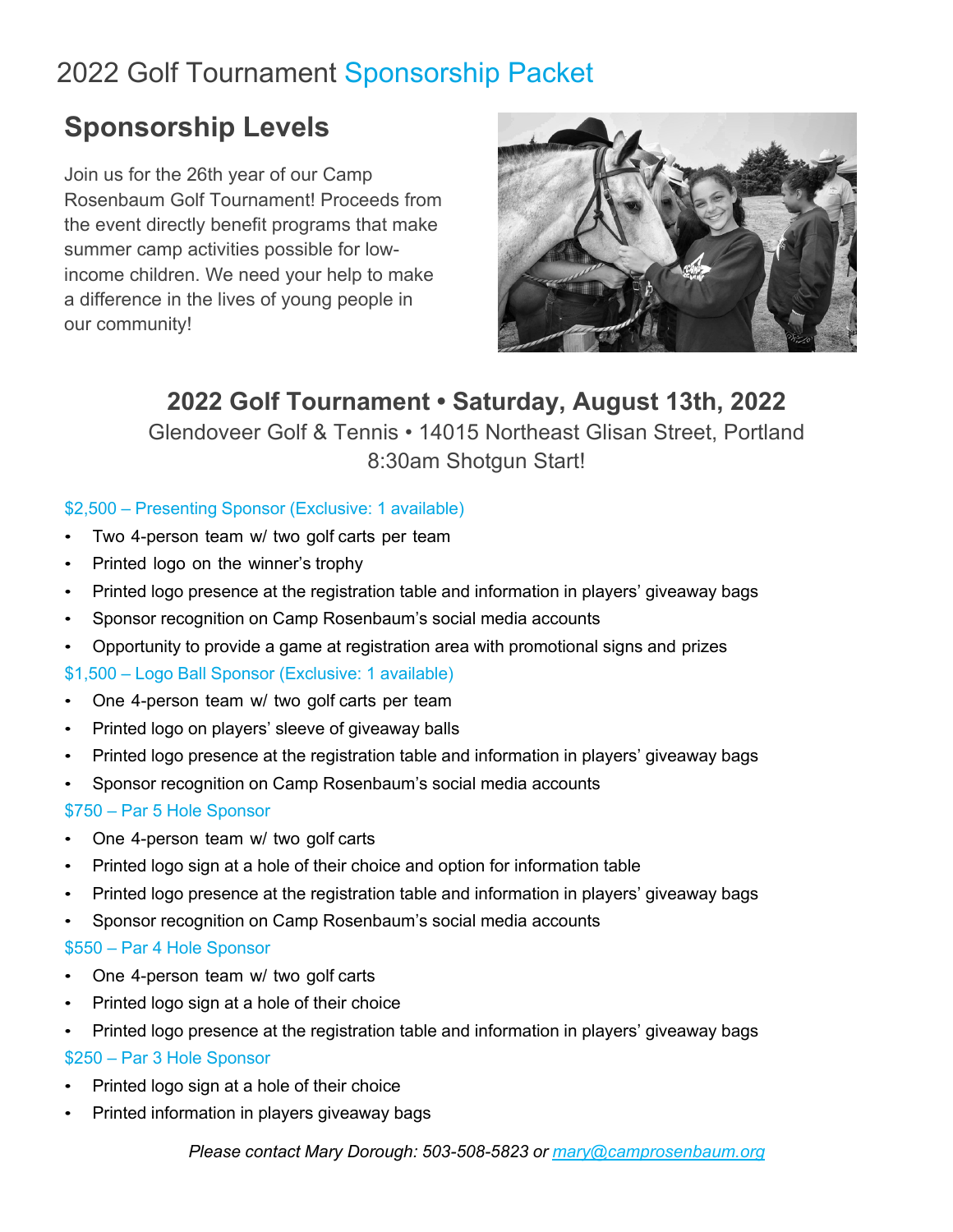## 2022 Golf Tournament Sponsorship Packet



## **About Camp Rosenbaum Fund**

The Camp Rosenbaum Fund is an Oregon-based 501(c)3 nonprofit organization focused on providing camp and athletic programs to low-income children in our community. Founded by Fred Rosenbaum in 1970, we now serve nearly 1,000 children annually through our programs and partnerships.

## **Our Programs**

Our foundational program is **Camp Rosenbaum**, an overnight summer camp on the Oregon coast for children, ages 9-11. Children join us for a week to ride horses, race pinewood derby cars, make new friends and meet powerful role models. All of our campers live in low-income housing, and Camp Rosenbaum is free to the families who send their children. Our camp focuses on good citizenship skills and the hope and support for a bright future.

In 2013 we began a partnership with the Portland Police Bureau to host the annual **Rosenbaum PPB Youth Camp**. This affordable day camp serves up to 400 youth from the Portland metro area and offers kids the choice of 16 activities for the week.

In 2016, we launched the **Star Fund**: an education savings program for our campers. After high school graduation, we'll send the money to the college or program of their choice, to help them get a start on their future.

## **2022 Summer Programming**

We are over the moon excited to bring campers back to Camp Rosenbaum this summer and be able to offer campers the unique opportunity to experience what our camp has to offer. Through a unique partnership with the Oregon National Guard, Portland Police Bureau, Home Forward, and other volunteers, the staff come together to make this camp a magical and memorable week, also providing kids with positive role models and healthy relationships with public safety figures.